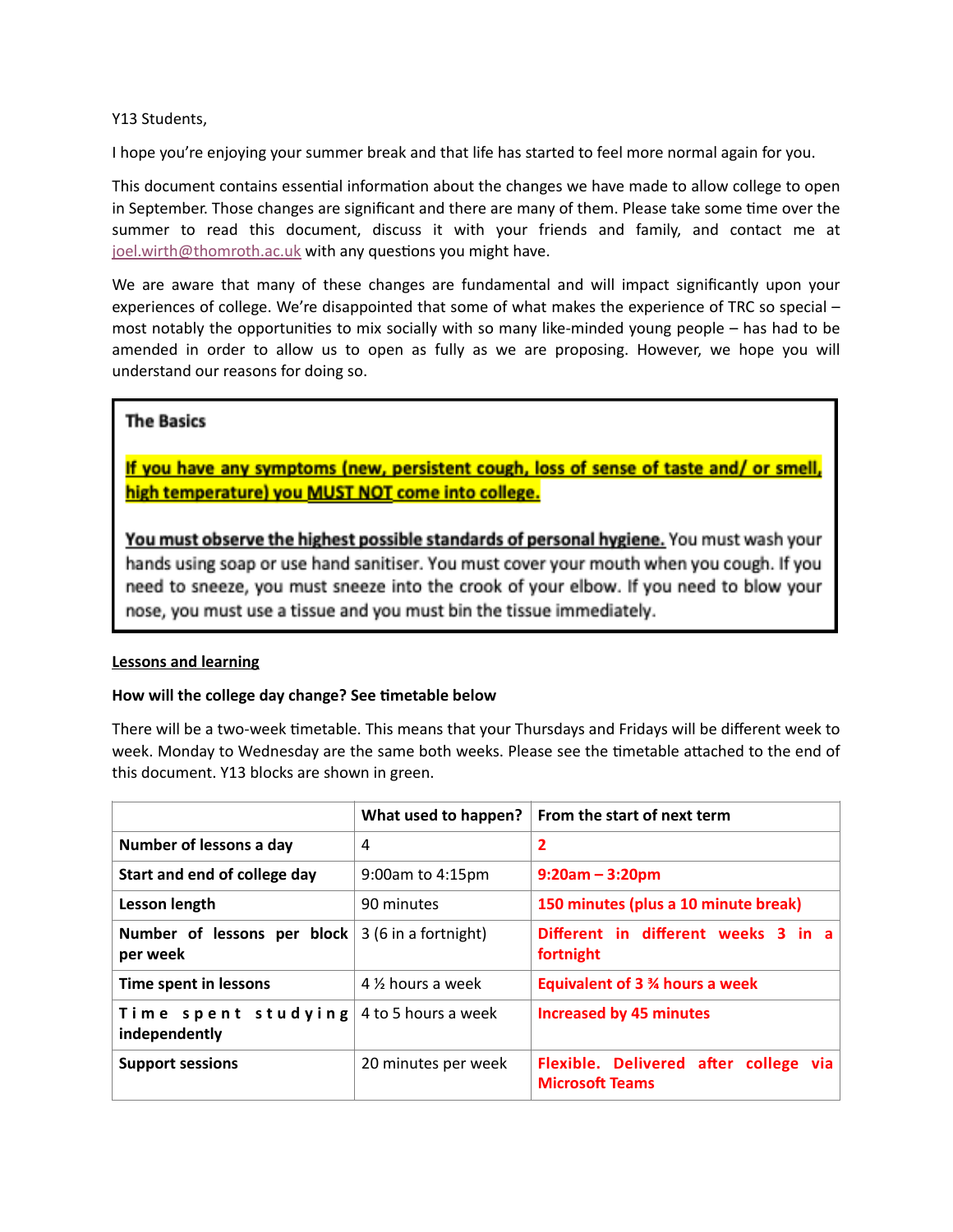| 'Free' time |              | LRC, study area and No 'free' time on college site. Students |
|-------------|--------------|--------------------------------------------------------------|
|             | canteen open | leave site once lessons are finished (see                    |
|             |              | below)                                                       |

|                                                     | Week 1/ Week 2    |                   |            |                         |       |       |                    |                                         |                            |                                     |                    |                    |                          |                                          |      |          |          |            |
|-----------------------------------------------------|-------------------|-------------------|------------|-------------------------|-------|-------|--------------------|-----------------------------------------|----------------------------|-------------------------------------|--------------------|--------------------|--------------------------|------------------------------------------|------|----------|----------|------------|
| Mon                                                 | <b>Block A/ A</b> |                   | 1<br>10:15 | $\overline{2}$<br>10:25 |       |       | End 11:40          |                                         | Lunch 11:40 - 12:30        |                                     | <b>Block C/C</b>   |                    | 1<br>1:45                | $\overline{2}$<br>1:55                   |      |          | End 3:10 | Y12        |
|                                                     | <b>Start 9:00</b> |                   |            |                         |       |       |                    |                                         |                            |                                     | <b>Start 12:30</b> |                    |                          |                                          |      |          |          | Base       |
|                                                     | Y13               | <b>Block A/</b>   |            |                         | 10:35 | 10:45 |                    | End 12:00                               |                            | Lunch 12:00 - 12:40                 |                    | <b>Block C/</b>    |                          |                                          | 2:05 | 2:15     |          | End 3:20   |
| Base<br><b>Start 9:20</b>                           |                   |                   |            |                         |       |       |                    | <b>Start 12:40</b>                      |                            |                                     |                    |                    |                          |                                          |      |          |          |            |
| Tue                                                 | <b>Block E/E</b>  |                   | 10:15      | $\overline{2}$<br>10:25 |       |       | End 11:40          |                                         | Lunch 11:40 - 12:30        |                                     | <b>Block B/B</b>   |                    | 1<br>1:45                | $\begin{array}{c} 2 \\ 1:55 \end{array}$ |      | End 3:10 |          | Y12        |
| <b>Start 9:00</b>                                   |                   |                   |            |                         |       |       |                    |                                         |                            |                                     | <b>Start 12:30</b> |                    |                          |                                          |      |          |          | Base       |
|                                                     | Y13               | <b>Block E</b>    |            |                         | 10:35 | 10:45 |                    | End 12:00                               |                            | Lunch 12:00 - 12:40                 |                    | <b>Block B/I</b>   |                          |                                          | 2:05 | 2:15     | End 3:20 |            |
|                                                     | Base              | <b>Start 9:20</b> |            |                         |       |       |                    |                                         |                            |                                     |                    | <b>Start 12:40</b> |                          |                                          |      |          |          |            |
| Weds                                                | <b>Block D/D</b>  |                   | 10:15      | $\overline{2}$<br>10:25 |       |       | End 11:40          |                                         | Lunch 11:40 - 12:30        |                                     | <b>Block F/F</b>   |                    | 1<br>1:45                | $2$<br>1:55                              |      | End 3:10 |          | Y12        |
|                                                     | <b>Start 9:00</b> |                   |            |                         |       |       | <b>Start 12:30</b> |                                         |                            |                                     |                    | Base               |                          |                                          |      |          |          |            |
| Y13<br><b>Block D/</b><br>Base<br><b>Start 9:20</b> |                   |                   |            | 10:45<br>10:35          |       |       | End 12:00          | Lunch 12:00 - 12:40<br><b>Block F/I</b> |                            |                                     |                    |                    | End 3:20<br>2.15<br>2:05 |                                          |      |          |          |            |
|                                                     |                   |                   |            |                         |       |       |                    |                                         |                            |                                     | <b>Start 12:40</b> |                    |                          |                                          |      |          |          |            |
| <b>Thurs</b>                                        | <b>Block A/E</b>  |                   | 10:15      | $\overline{2}$<br>10:25 |       |       | End 11:40          |                                         | Lunch 11:40 - 12:30        |                                     | <b>Block B/F</b>   |                    | 1:45                     | $\begin{array}{c} 2 \\ 1:55 \end{array}$ |      | End 3:10 |          | <b>Y12</b> |
| <b>Start 9:00</b>                                   |                   |                   |            |                         |       |       |                    |                                         |                            | <b>Start 12:30</b>                  |                    |                    |                          |                                          |      |          | Base     |            |
|                                                     | Y13               | <b>Block A/</b>   |            |                         | 10-35 | 10:45 |                    | End 12:00                               |                            | Lunch 12:00 - 12:40                 |                    | <b>Block B/I</b>   |                          |                                          | 2:05 | 2:15     | End 3:20 |            |
|                                                     | Base              | <b>Start 9:20</b> |            |                         |       |       |                    |                                         |                            | <b>Start 12:40</b>                  |                    |                    |                          |                                          |      |          |          |            |
| Fri                                                 | <b>Block C/D</b>  |                   | 10:15      | $\overline{2}$<br>10:25 |       |       | End 11:40          | Leave                                   | Staff                      |                                     | $12:30 - 1:30$ pm  |                    |                          |                                          |      |          |          |            |
|                                                     | <b>Start 9:00</b> |                   |            |                         |       |       | site               | lunch/                                  | <b>Designated CPD time</b> |                                     |                    |                    |                          |                                          |      |          |          |            |
|                                                     | Y13               | <b>Block C/</b>   |            |                         |       |       |                    | End 12:00                               | travel                     | <b>Faculty &amp; staff meetings</b> |                    |                    |                          |                                          |      |          |          |            |
|                                                     | Base              | <b>Start 9:20</b> |            |                         |       |       |                    |                                         | time                       |                                     |                    |                    |                          |                                          |      |          |          |            |

#### **What happens between lessons?**

Only those students who have lessons both morning and afternoon will be permitted to remain on site over lunchtime. You cannot use the canteen, LRC or Study Area or outside spaces as a social space.

# **How large will classes be?**

Classes will run at full capacity from the start of the year and all students will be expected to attend all classes as normal. We will track attendance and punctuality as normal.

# **What about tutorials and student briefings?**

Student briefings and other key information will be delivered on-line. You will be expected to engage fully with the materials that are shared with you. Tutors will monitor your engagement. Briefings will be shared with all students at 10:00am every Monday morning.

Tutorials will appear on your timetable. We will review the best means of holding tutorials. If circumstances allow, these will be face-to-face meetings. If not, tutorials will be delivered using Microsoft Teams. Your tutor will contact you to schedule a suitable time.

### **How will lessons be different?**

Teachers are working hard to ensure that learning continues to be engaging and effective. However, there will be changes. There is likely to be a reduction in the amount of group work and you are more likely to find yourself sitting in classroom where desks are in rows, facing the front. Your teachers will not be able to come to your desk to support you with your work as they need to stay in their designated area at the front of the classroom (see below). Resources will need to be carefully managed because things being passed between teachers/ technicians and students present a risk of transmitting the virus. Your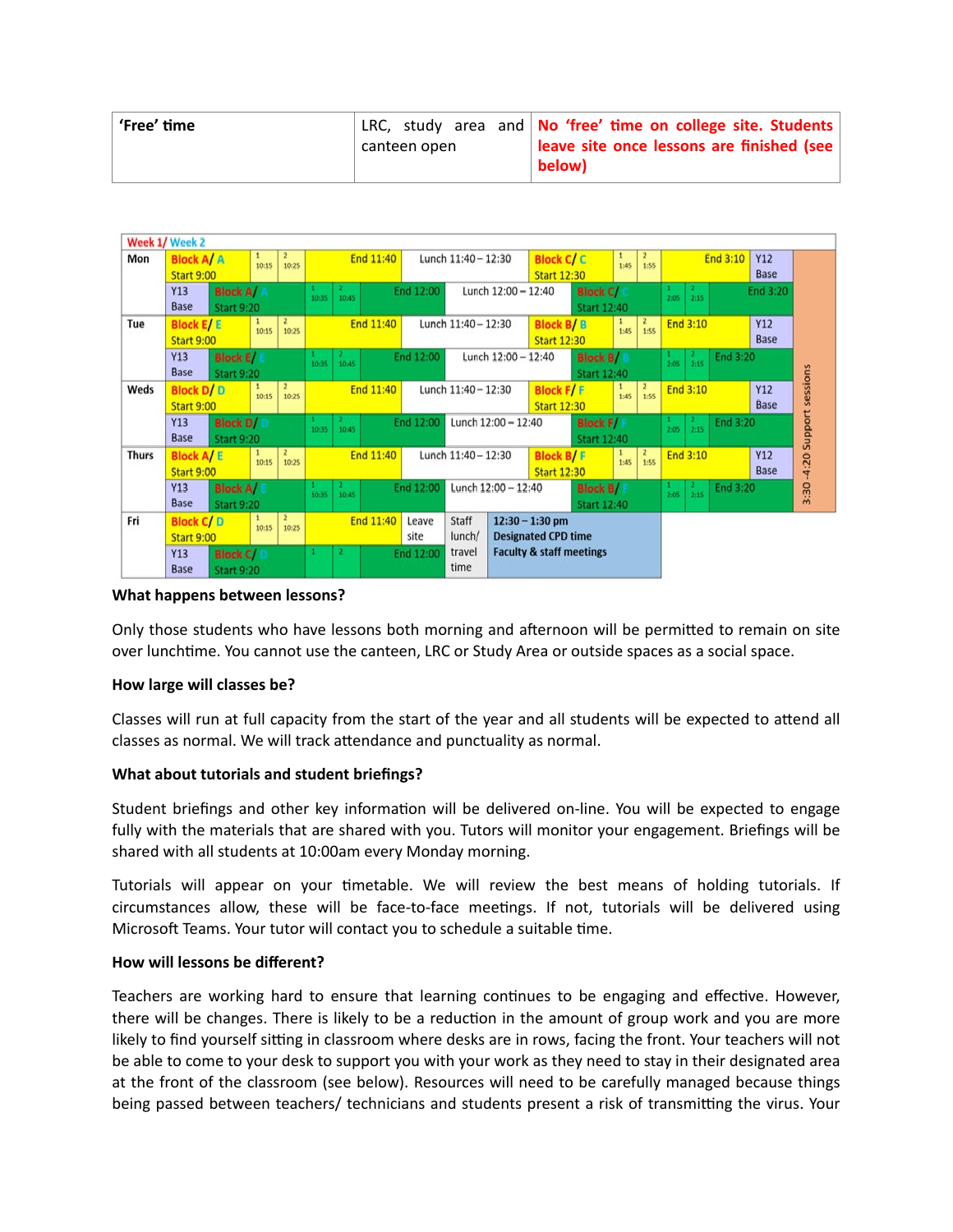teachers will explain to you how this will work in their classroom. However, you can imagine that such activities as practicals in science, music, photography, etc. will be impacted by this. In all classrooms, paper resources cannot be shared as they have previously been. This includes work which you submit. We will look to enhance the provision for students to submit work electronically. Where paper-based work has to be submitted (eg after a timed test in class or practice exam papers), teachers have been instructed to leave work untouched for four days before marking it to allow any virus to perish. This may cause a delay in the time it takes your teachers to return work to you.

# What about learning from home/ distance learning/ additional self-directed learning?

You will see that there has been a reduction in the amount of time you spend in face-to-face learning. You will have been used to having 6x90 minutes a fortnight (540 minutes = 9 hours) which is reduced to  $3x150 = 450$  minutes (7  $\frac{1}{2}$  hours). This is to allow teachers to offer students online support sessions, in part to compensate for the difficulties teachers will face in providing feedback in lessons due to the need to observe a 2m distance.

This means that you will be expected to do more work from home. Currently, the expectation is that you will undertake an additional 4-5 hours of self-directed learning per block per week. This will increase by 45 minutes per week. As part of the time you spend in lessons, teachers will prepare you for the work you will be expected to do outside college.

As many of you have discovered during lockdown, having access to effective IT (both an appropriate device and adequate internet access) is crucial for students. If you feel that this will be an issue for you, you must inform college [\(enquiries@thomroth.ac.uk\)](mailto:enquiries@thomroth.ac.uk) as soon as possible. We will be providing you with training on Microsoft Office programs, including Teams and OneDrive, to support you with online learning. Please ensure that you have read and signed the Online Learning Agreement emailed in June.

# **Keeping yourself and others safe**

# **How will Y12 and Y13 be kept apart?**

**'Bubbles'** - To allow us to open, we have re-structured the college to allow Y13 to form one 'bubble' – this is a term you might have heard on the news. It means that you will not come into close contact with anyone from outside Y13, your teachers and other staff who are supporting you.

**Bases** - You will see that the timetable has been constructed to keep year groups apart. However, there are occasions during the day when year groups share common time (before & after lessons, lunchtime, etc.). In order to keep you separated, we have re-designed the canteen and courtyard areas to create 'Bases' for each year group. The Y13 base will be in the canteen. Y13 students who arrive before 9:20 or who are staying in college over lunch can only sit in this designated area.

**Entrances** – We will also insist that you use different entrances to college. Y13 will need to enter through the back door of college, next to the sports hall. Only Y12 students will be allowed to enter through the main entrance. All students can exit the building through reception.

**Movement around college** – There will be a one-way system in operation from the start of the year. Staircases and corridors will be affected. The route around college will be marked by arrows. Please make sure you follow this system at all times.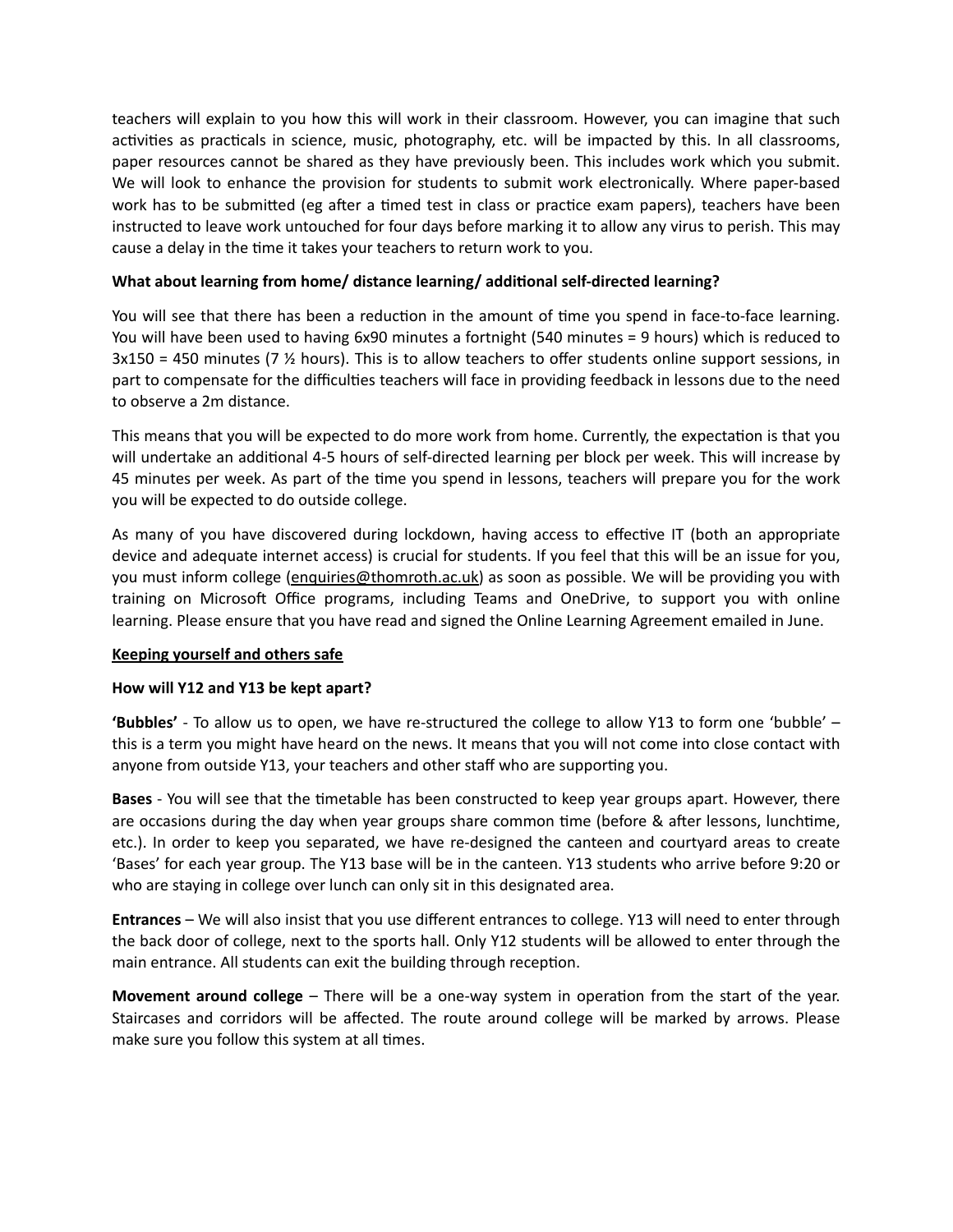### **How will teachers be kept safe?**

Teachers are more vulnerable than young people to the effects of Covid-19. As a result, all teachers will work from within designated areas of their classrooms, allowing a 2m buffer between them and the class. Students must not enter this area under any circumstances. This is the reason for some of the changes to classroom practice detailed above.

### **How will we be kept apart from other students in Y13?**

All students in Y13 will be in the same bubble. While this means you will not be kept 2m apart, in lessons or around college, we should all still be doing everything we can  $-$  staff and students - to minimise unnecessary contact. As a college, many of the changes we are announcing here (longer lessons, oneway systems, closure of LRC, etc.) explicitly seek to limit that contact.

### **Will students or teachers be expected to wear masks?**

The current government advice is that students should wear masks on public transport (see College Transport below). To avoid the spread of any possible infections coming into college, you are asked to remove your face mask once on college site. Any mask used on public transport must either be put in your bag (if reusable) or disposed of correctly into a bin/black bag (if disposable). However, there is no expectation that students wear masks in college. The same applies to teachers.

### **Other College services**

The LRC – This will remain closed until further notice. This is in line with the latest government advice. We will only re-open the LRC once it is safe to do so. If this causes you problems – especially with regards accessing IT – please inform college [\(enquiries@thomroth.ac.uk\)](mailto:enquiries@thomroth.ac.uk) as soon as possible.

**Study Hall –** We will be running a revised form of Study Hall from the start of term. Y12 and Y13 students will be kept apart in Study Hall.

**Catering** – We will be offering a limited hot meal menu and snack bar service to students staying in college. There will be no salad bar. Y13 will have their own designated servery for your exclusive use. If you choose to bring a packed lunch, you will be allowed to eat it in your base in the canteen. Students using this service must pay by contactless payment methods. Please contact us on [enquiries@thomroth.ac.uk](mailto:enquiries@thomroth.ac.uk) if this is likely to be a problem for you.

**Public Transport** - We understand that this remains a significant concern for many of you. The rules on travelling using public transport state that you must wear a mask. However, many of you are more concerned about your ability to catch buses where services are running at a reduced capacity. It is important, if you use a service bus, that you contact the operator for information on how that service will operate from the  $25<sup>th</sup>$  August. You may need to build in additional travel time. See [www.travelsouthyorkshire.com.](http://www.travelsouthyorkshire.com)

Additional support for students using service buses – We have decided to run an additional service this year. It will run directly from Rotherham Interchange to college. The Y13 only service will leave the interchange at 9:00am. We hope this will reduce the challenges of relying entirely on service buses.

**College Transport** – Students from both Y12 and Y13 using college bus services will need to wear masks when travelling to and from college.